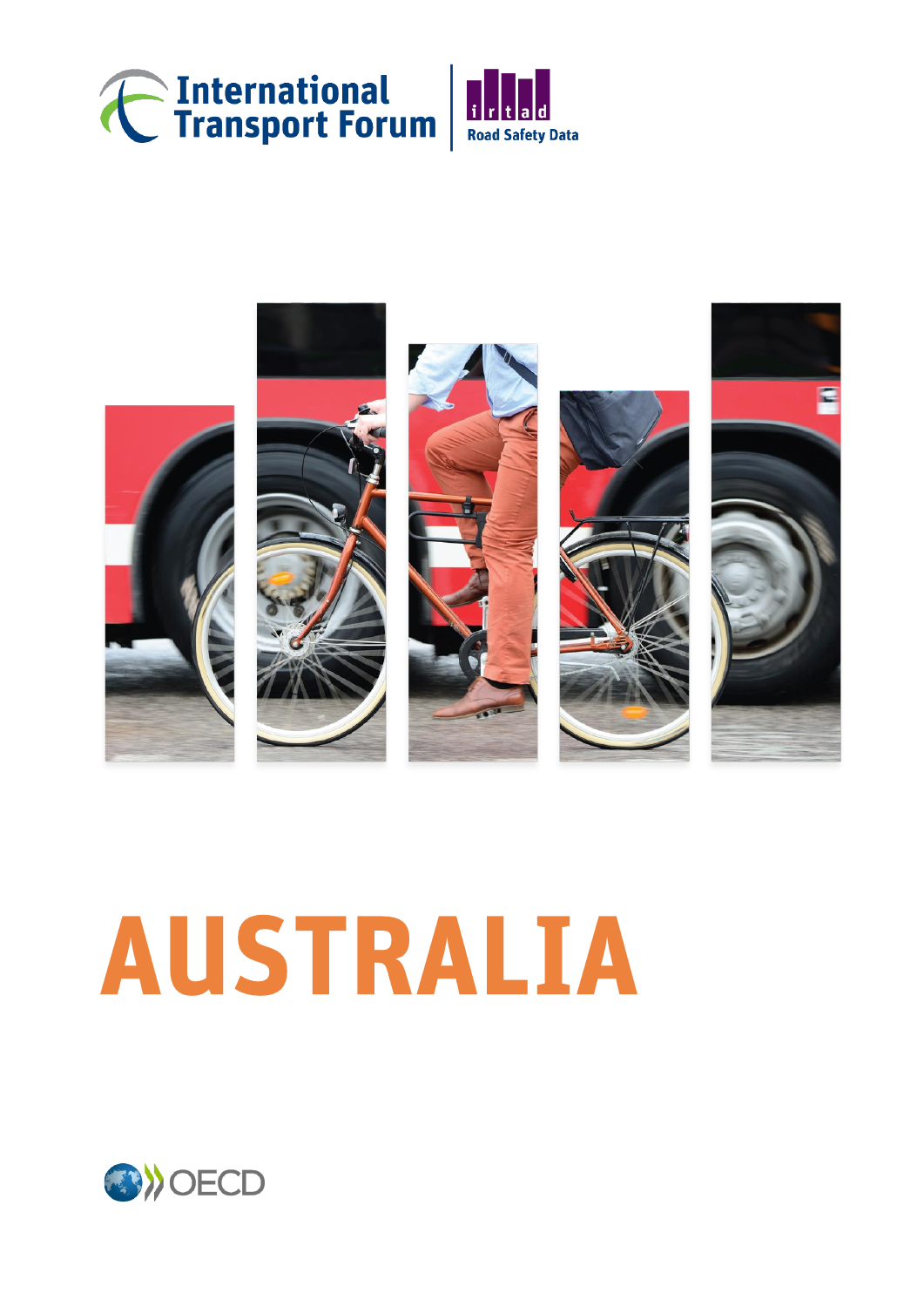## **AUSTRALIA**

*Based on provisional data, Australia recorded 1 184 road fatalities in 2019, representing a 4.2% increase compared to 2018. Australian progress towards the target established under the National Road Safety Strategy (NRSS) 2011-2020 (at least 30% reductions in fatalities and serious injuries) has been slower than anticipated, in part as a result of the increases in road fatalities in 2015 and 2016. An independent inquiry into the effectiveness of the NRSS was completed in 2018 and all levels of government are working to implement the findings. The Australian Government has established a new Office of Road Safety in the Department of Infrastructure, Transport, Regional Development and Communications. The Office of Road Safety commenced operations on 1 July 2019, delivering the Government's new and existing road safety programs, engaging with road safety stakeholders, co-ordinating performance monitoring and reporting on the current National Road Safety Strategy, as well as leading the preparation of a new Strategy for 2021-2030.*

#### **Impact of covid-19**

In response to the covid-19 pandemic, most Australian state and territory governments introduced social distancing and lockdown measures from the last week of March 2020, which affected the movement of people and goods on the road and, in turn, the exposure to road crashes.

Compared with the average for 2017-19, in April 2020 traffic volume decreased by 38.5%, while the number of road deaths decreased by 16.7%.

|           | <b>Average 2017-19</b> | 2020      | % change |
|-----------|------------------------|-----------|----------|
| January   | 105                    | 87        | $-17.1$  |
| February  | 82                     | 94        | $+14.6$  |
| March     | 106                    | 103       | $-2.8$   |
| April     | 96                     | 80        | $-16.7$  |
| May       | 98                     | 85        | $-13.3$  |
| June      | 92                     | 83        | $-9.8$   |
| July      | 97                     | 95        | $-2.1$   |
| August    | 105                    | 102       | $-2.9$   |
| September | 98                     | 84        | $-14.3$  |
| October   | 90                     | 113       | $+25.6$  |
| November  | 98                     | $\cdot$ . | $\ldots$ |
| December  | 114                    | $\cdot$ . |          |

#### **Table 1. Road fatalities by month**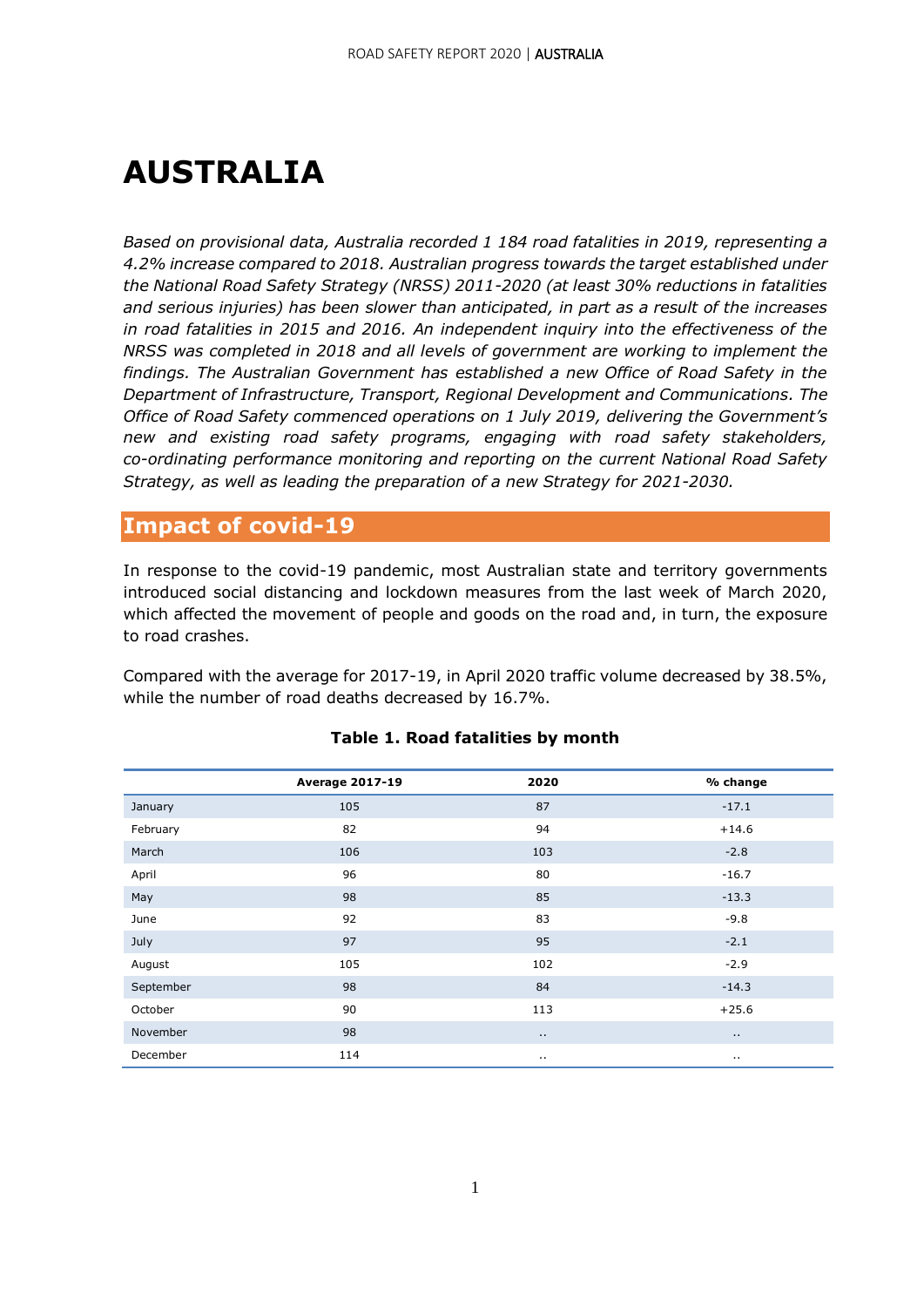|           | <b>Average 2017-19</b> | 2020     | % change |
|-----------|------------------------|----------|----------|
| January   | 21.38                  | 20.70    | $-3.2%$  |
| February  | 21.33                  | 21.46    | 0.6%     |
| March     | 22.52                  | 18.79    | $-16.6%$ |
| April     | 21.59                  | 13.27    | $-38.5%$ |
| May       | 22.57                  | 17.48    | $-22.6%$ |
| June      | 21.62                  | 20.11    | $-7.0%$  |
| July      | 22.13                  | 21.02    | $-5.0%$  |
| August    | 22.17                  | 19.48    | $-12.1%$ |
| September | 21.48                  | 19.88    | $-7.4%$  |
| October   | 22.42                  | 21.19    | $-5.5%$  |
| November  | 22.72                  | $\sim$   | $\ldots$ |
| December  | 22.38                  | $\cdots$ | $\cdots$ |

#### **Table 2. Road motor vehicle traffic by month**

Note: Motor vehicle kilometres travelled are estimates.

#### **Trends**

Australia registered an overall **increase in the number of road deaths in 2019**. According to the latest provisional data, 1 184 persons lost their lives in traffic crashes in Australia in 2019. This represents a 4.2% increase on 2018. In 2018, 1 136 road deaths were reported, a 7.3% decrease on 2017.

The **longer-term trend for road deaths** in Australia continues to be downwards trending. Between 2000 and 2019, the number of annual road fatalities fell by 34%.

The number of **traffic deaths per 100 000 inhabitants** in Australia

#### **Country profile**

 **Population** in 2019: 25.3 million **GDP per capita** in 2019: 53 366 USD

 **Cost of road crashes**: 1.8% of GDP (2006) **Road network**: in 2019: 1 027 545 kilometres (urban roads 14.6%)

 **Registered motor vehicles** in 2019: 19.5 million (cars 75%; goods vehicles 20%; motorised two-wheelers 5%)

**Volume of traffic**: +42% between 2000 and 2019

 **Speed limits**: 50 km/h on urban roads (increasing use of 40 km/h or lower limits in urban areas with high pedestrian activities); 60-80 km/h on arterial roads; 100 km/h on rural roads; 110 km/h on motorways

 **Limits on Blood Alcohol Content**: 0.5 g/l for general drivers; 0.0 g/l for professional and novice drivers

has fallen by 51% between 2000 and 2019. In 2019, 4.7 traffic deaths per 100 000 inhabitants were recorded, compared to 9.5 in 2000. By way of comparison the average in the European Union was 5.1 deaths per 100 000 inhabitants in 2019.

Measured as **traffic deaths per billion vehicle-kilometres** (vkm) driven, the road safety performance of Australia shows an encouraging long-term trend. In 2019 this metric stood at 4.6, a decrease of 54% from 2000.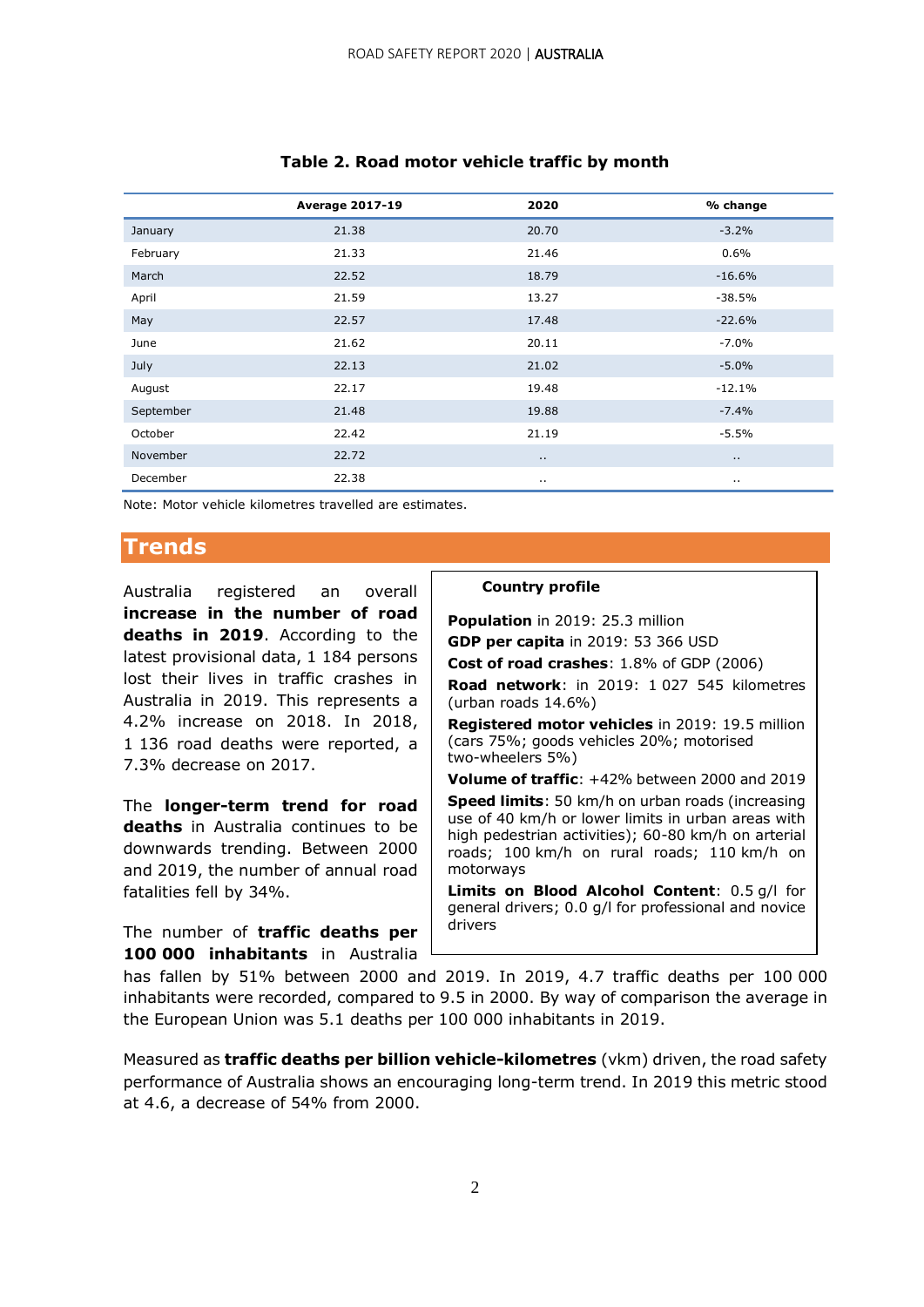Australia recorded 0.6 **road fatalities per 10 000 registered vehicles** in 2019. This represents a 58% decrease with respect to 2010, when the rate of deaths relative to registered vehicles stood at 1.5.



**Figure 1. Road safety, vehicle stock, traffic and GDP trends Index 2000 = 100**

The data for **fatalities by road user groups** show that passenger car occupants continue to comprise the greatest share of road fatalities. In 2019, passenger car occupants represented 46% of the total fatalities. They were followed by users of motorised two-wheelers at 18%, pedestrians at 14% and cyclists at 3% of total fatalities.

All road user groups saw their number of road fatalities increase in 2019 with the exception of pedestrians. Cyclists experienced the largest yearly increase in fatalities (11.4%) in 2019 compared to 2018, increasing from 35 to 39 deaths. Users of motorised two-wheelers registered an increase of 11% in fatalities from the year prior. Likewise, passenger car occupants experienced year-on-year increase of 3% in 2018. On the contrary, pedestrians registered 19 less fatalities (-10.7%) compared to 2018.

The long-term trend shows that traffic in Australia has grown safer for all road user groups with the exception of cyclists. Namely, the number of fatalities occurring to cyclists increased from 31 to 39 in the period 2000-19 representing an increase of 26%. On the contrary, during this time period the number of annual fatalities occurring to passenger car occupants was reduced by 58% and those occurring to pedestrians saw a reduction of 45%.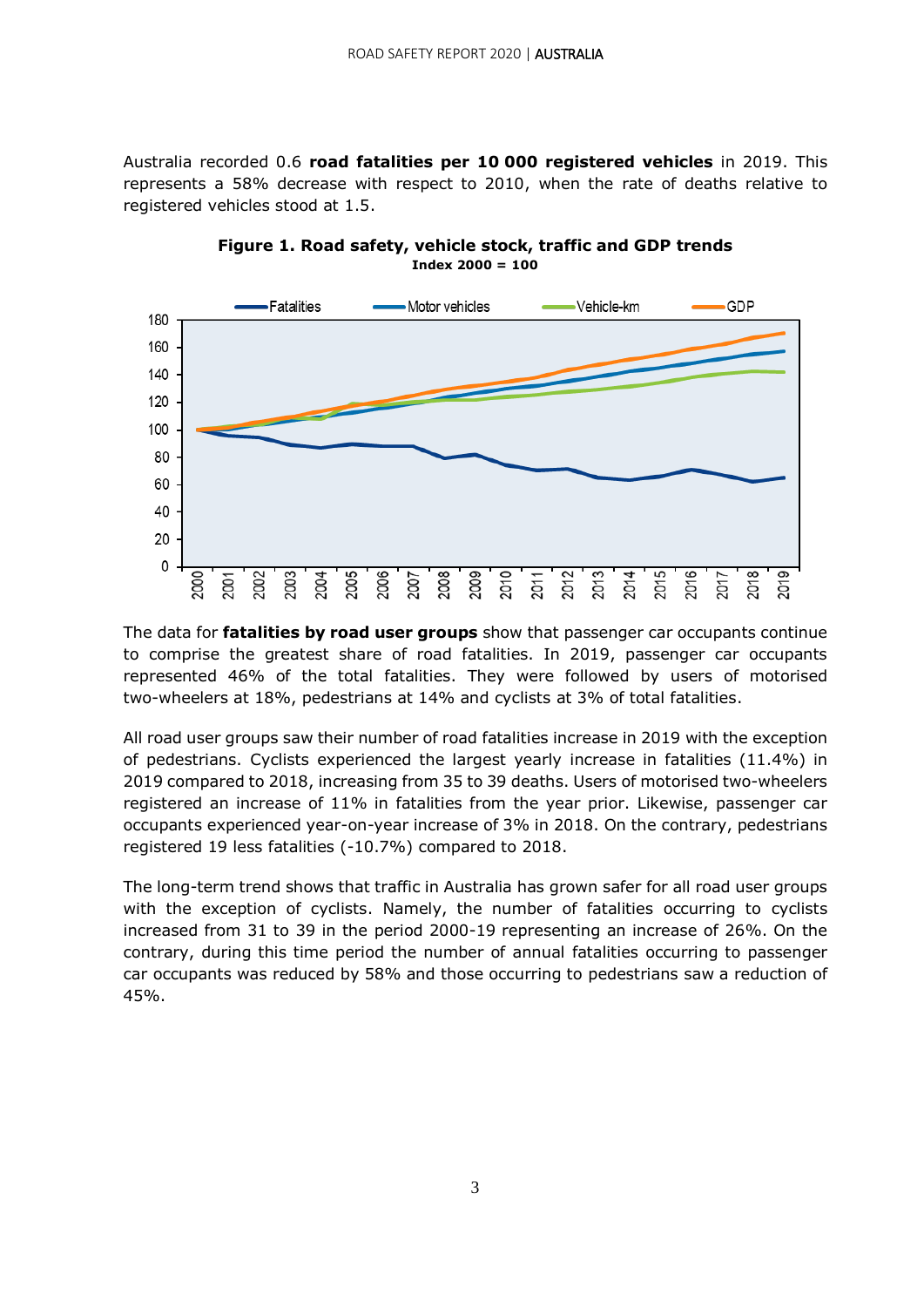

#### **Figure 2. Road fatalities by road user group in percentage of total, 2019**

**Road deaths by age group** in 2019 show a significant decrease for young persons aged 15-17 (-30%) compared to 2018 and for older people aged 65-74 (-7.9%). All the other age groups experienced an increase in fatalities.

The long-term trend, since 2000, is encouraging. All age groups registered a decrease in the number of annual road deaths. The strongest reductions occurred for youths under 20 who collectively registered 274 fewer deaths (-65%) in this time period.

The perspective changes slightly for the elderly when changes since 2010 are considered. Between 2010 and 2019 people aged 65-74 saw the number of annual road fatalities rise by 9% while those over 75 saw an uptick of 39%.

Despite recent improvements, young people continue to have a mortality rate significantly above the average. In 2019, road mortality rates of 9.0 for 18-20 year-olds and 7.8 for 21-24 year-olds were recorded per 100 000 persons compared to an average of 4.7 for the entire population.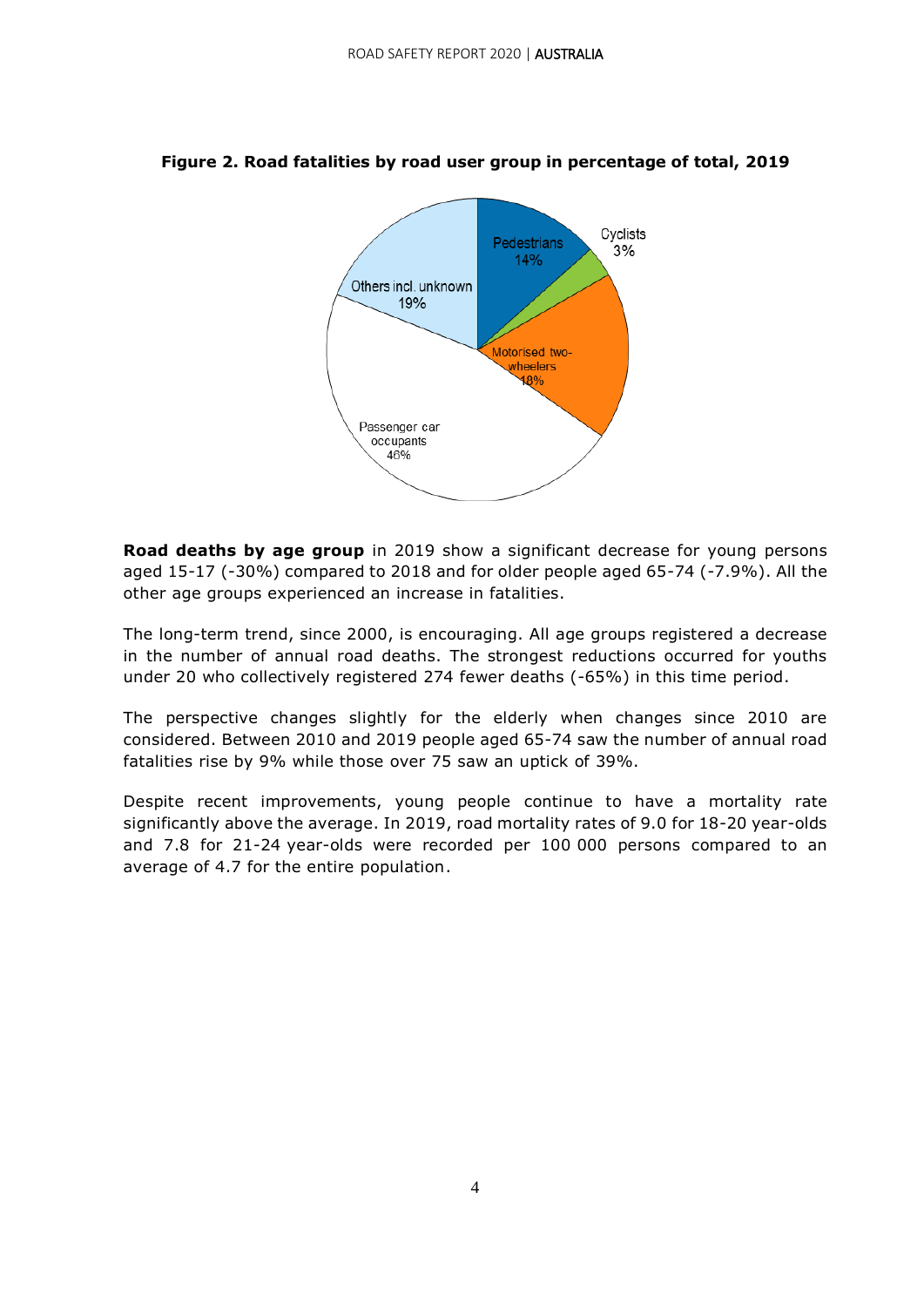

**Figure 3. Road fatality rates by age group, 2010-19 Deaths per 100 000 population in a given age group**

**Figure 4. Road fatality rate by age and road user group, 2019 Fatalities per 100 000 population**



Analysis of **fatalities by road type** in Australia shows that in 2019 64% of road deaths occurred on roads outside urban areas. This proportion has remained relatively stable in recent years.

In 2019, in comparison to 2018, the number of road deaths increased by 2.4% on urban roads and by 5.5% on roads outside urban areas.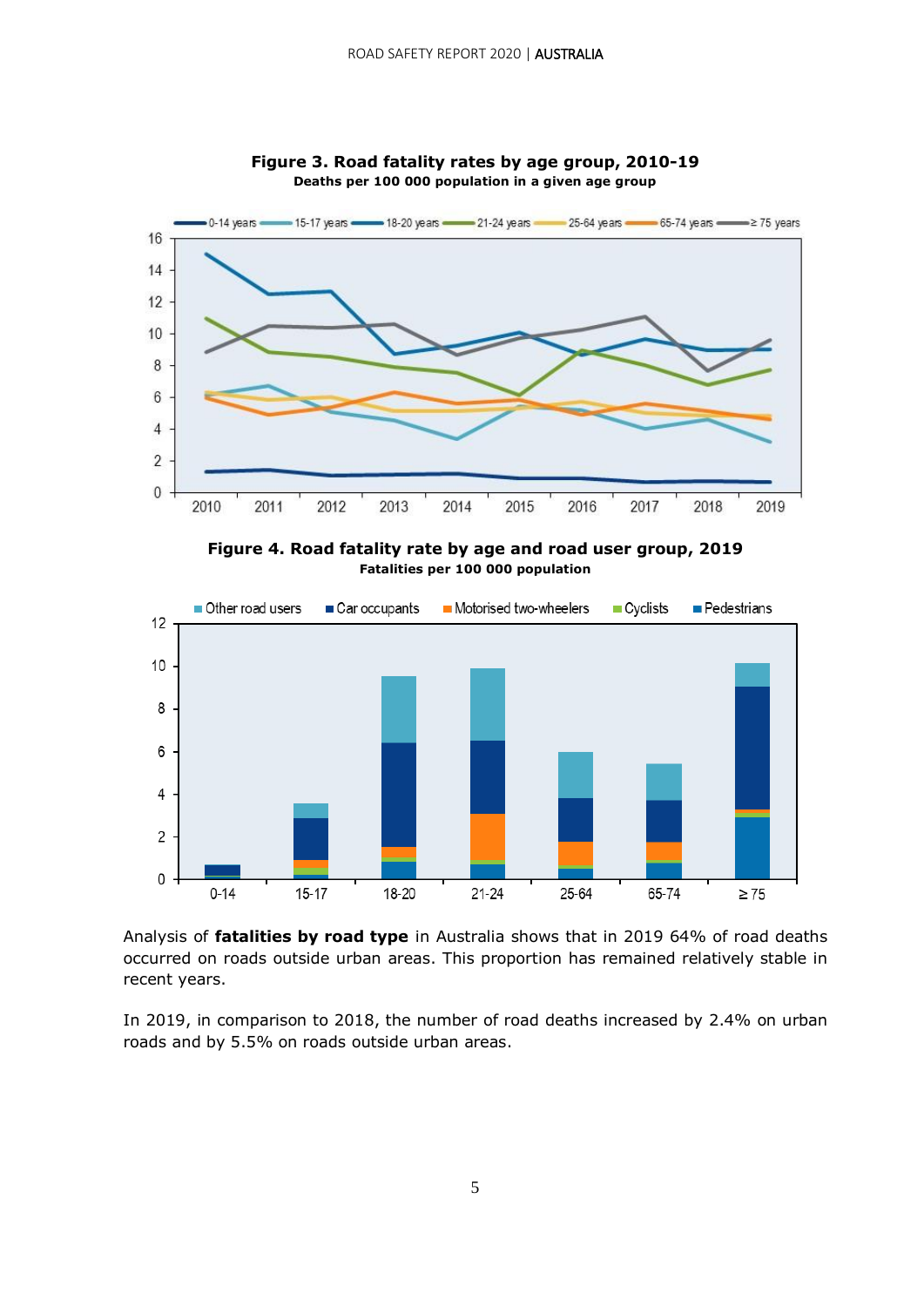

**Figure 5. Road fatalities by road type**

**Figure 6. Evolution of road deaths by user category, age group and road type, 2010-19**



Fatality data are essential to understanding road safety issues, but hardly sufficient. Information on **serious injuries from crashes** is also critically important. Yet injury data are much more difficult to obtain, validate and - where available - compare. Although the NRSS established a 30% reduction target for serious injuries as well as fatalities, Australia does not yet have systems in place at the national level to reliably measure serious, non-fatal injuries from road crashes, due to jurisdictional differences in injury definitions and reporting arrangements.

The National Road Safety Action Plan 2018-2020 seeks to address this by establishing a national matched injuries series using a commonly accepted "serious injury" definition. The Australian Government and state and territory governments, in conjunction with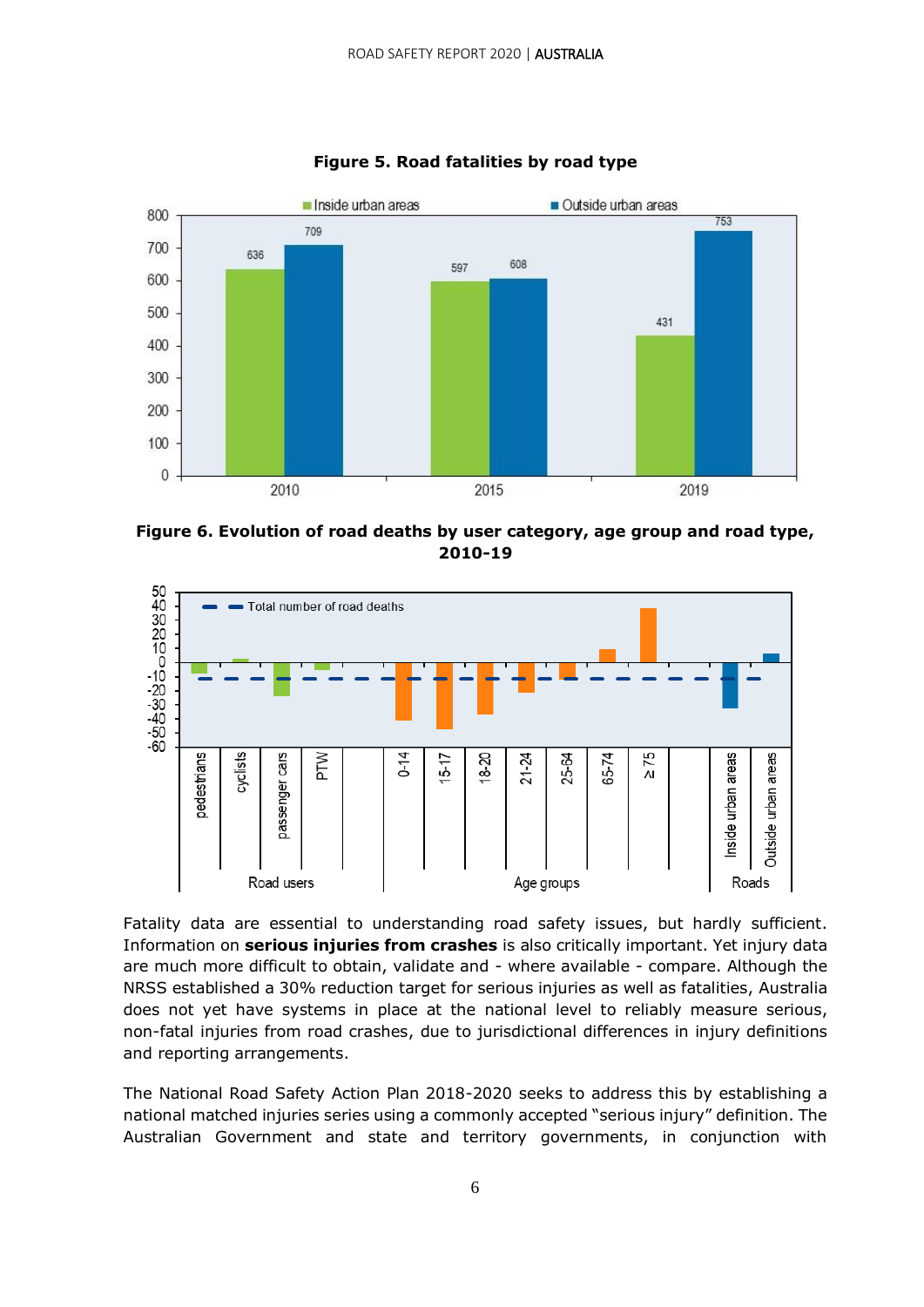Austroads, are tasked with the responsibility of bringing the data series to fruition, and strong progress has been made. An initial report published in March 2019 documents the first stage of the pilot project, in which the 2014 crash, hospital, and National Death Index data for five jurisdictions were successfully linked. The second stage report is expected in mid-2021.

Road injuries that result in hospitalisation are recorded using the National Hospital Morbidity Database operated by the Australian Institute of Health and Welfare. In 2016, the latest year for which figures are available, 38 945 road-related hospitalised injuries were recorded in Australia. See a summary of the traffic hospitalised injury series at: *[https://www.bitre.gov.au/publications/ongoing/files/Hospitalised\\_Injury\\_Publication\\_Apri](https://www.bitre.gov.au/publications/ongoing/files/Hospitalised_Injury_Publication_April_2019.xlsm) [l\\_2019.xlsm](https://www.bitre.gov.au/publications/ongoing/files/Hospitalised_Injury_Publication_April_2019.xlsm)*.

More information on this topic can be found via the following link: *<https://www.roadsafety.gov.au/performance/serious-injuries.aspx>*.

#### **Economic costs of road crashes**

The annual economic cost of road crashes in Australia is an estimated AUD 27 billion per year, based on 2006 data. This estimate is equivalent to 1.8% of national GDP in 2006. A willingness-to-pay methodology was used to value the human losses from road crashes.

The estimated cost includes non-reported crashes and injuries.

|                                 | Total [AUD]    |
|---------------------------------|----------------|
| <b>Fatalities</b>               | 9.9 billion    |
| Injury and disability           | $10.3$ hillion |
| Property damage and other costs | 6.9 billion    |
| Total                           | 27.1 billion   |
| Total as % of GDP               | 1.8            |

#### **Table 3. Costs of road crashes, 2006**

Source: BITRE (2010); BITRE (2014).

#### **Behaviour**

The behaviour of road users is an important determinant of a country's road safety performance. Australia does not have reliable national data on the contribution of **speed** to serious crashes. Police crash reports have suggested that excessive speed is a factor in about a third of all fatal crashes, though this is likely to be underestimated.

Statistical series and other evaluation studies in individual jurisdictions indicate that speed management measures have made an important contribution to reducing road fatalities and injuries. Between 1997 and 2003, all Australian jurisdictions, with the exception of the Northern Territory, lowered their urban default speed limit from 60 km/h to 50 km/h. The evaluation study carried out in New South Wales showed that the mean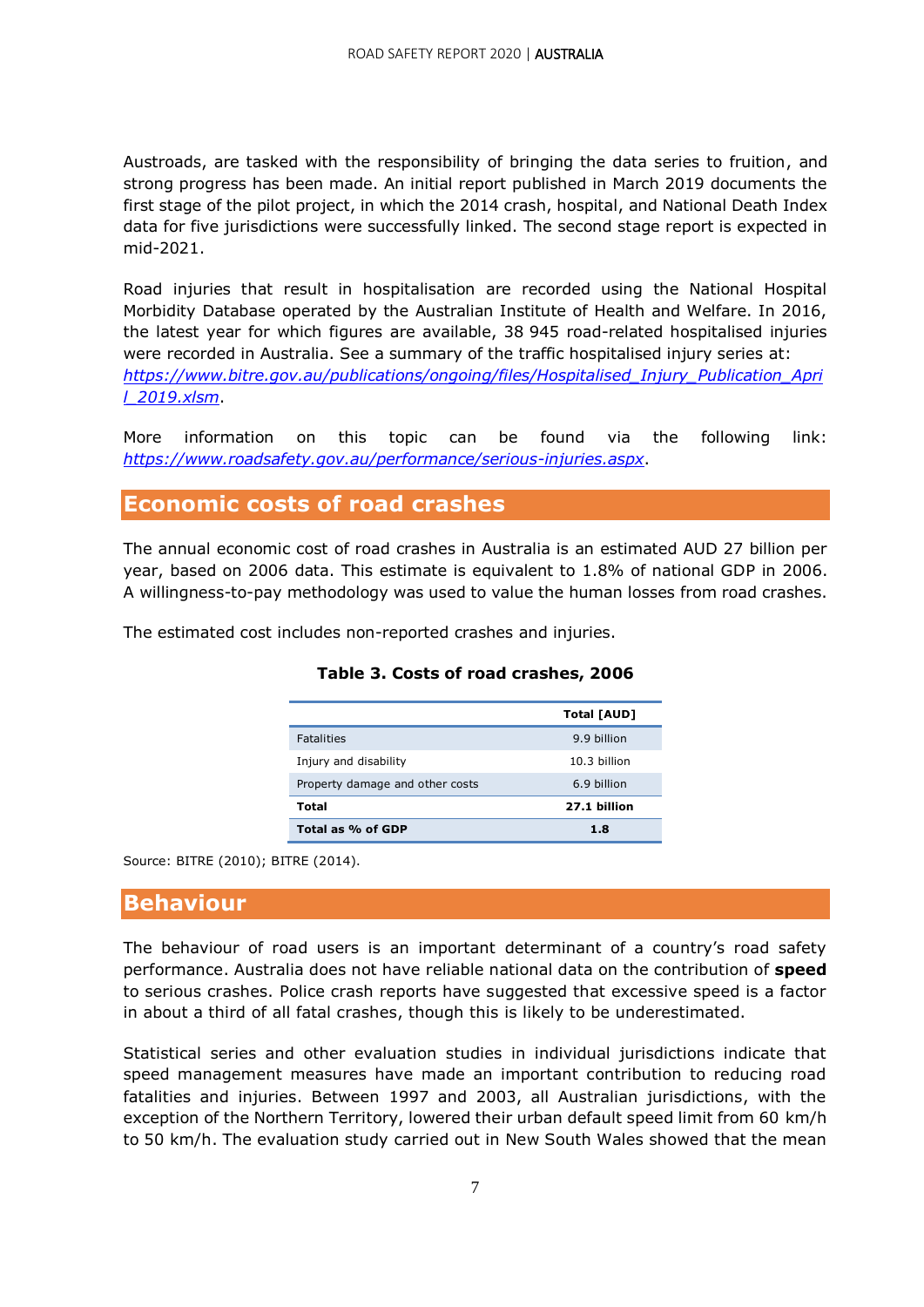speed decreased by 0.5 km/h, while the total number of crashes decreased by 25.3% and the number of persons injured by 22.3% (ITF/OECD, 2018).

National data on speed distributions are not available. Obtaining such data has been identified as a priority to support the effective monitoring of progress under the National Road Safety Strategy.

Under Australia's National Road Safety Strategy, there have been moves to better align posted speed limits with the objective risk profiles of roads. This has led, for example, to an expansion of lower urban speed zones (typically 40 km/h) in areas with high levels of pedestrian and cycling activity. The National Road Safety Action Plan 2018-2020 stressed the importance of reviewing speed limits on high-risk regional and remote roads.

Over the last 10 years, most Australian jurisdictions have taken steps to strengthen speed enforcement programmes, particularly through increased use of mobile and fixed cameras; in recent years several jurisdictions have introduced, or planned to introduce, point-to-point camera systems to measure average speed, though generally only a modest scale.

The National Road Safety Action Plan recommended increasing the deployment of point-to-point and mobile cameras to detect speed in all jurisdictions. It also set as a critical action the development of a national speed enforcement strategy and a greater use of technology for a range of enforcement outcomes.

The table below summarises the main speed limits in Australia. It should be noted that speed limits are state-based, but there is broad consistency across jurisdictions.

|                            | <b>General speed limit</b> | <b>Comments</b>                                                                    |
|----------------------------|----------------------------|------------------------------------------------------------------------------------|
| Urban roads (not arterial) | (Default) 50 km/h          | Increasing use of 40 km/h limits in urban areas with high<br>pedestrian activities |
| Urban roads (arterial)     | 60-80 km/h                 |                                                                                    |
| Rural roads (undivided)    | $100$ km/h                 |                                                                                    |
| Rural roads (divided)      | 100-110 km/h               |                                                                                    |
| Motorways                  | (Default) 100 km/h         | Often set to 110 km/h (130 km/h in the<br>Northern Territory)                      |

**Table 4. Passenger car speed limits by road type, 2020**

**Driving under the influence of alcohol** is another major cause of road crashes in Australia, as in most IRTAD countries. In 2019, 17.6% of fatalities were attributed to drink-driving (where data are available). This figure may underestimate the extent to which alcohol affects Australian road safety as fatality counts for these measures use lower-bound estimates due to a substantial number of cases with unknown values.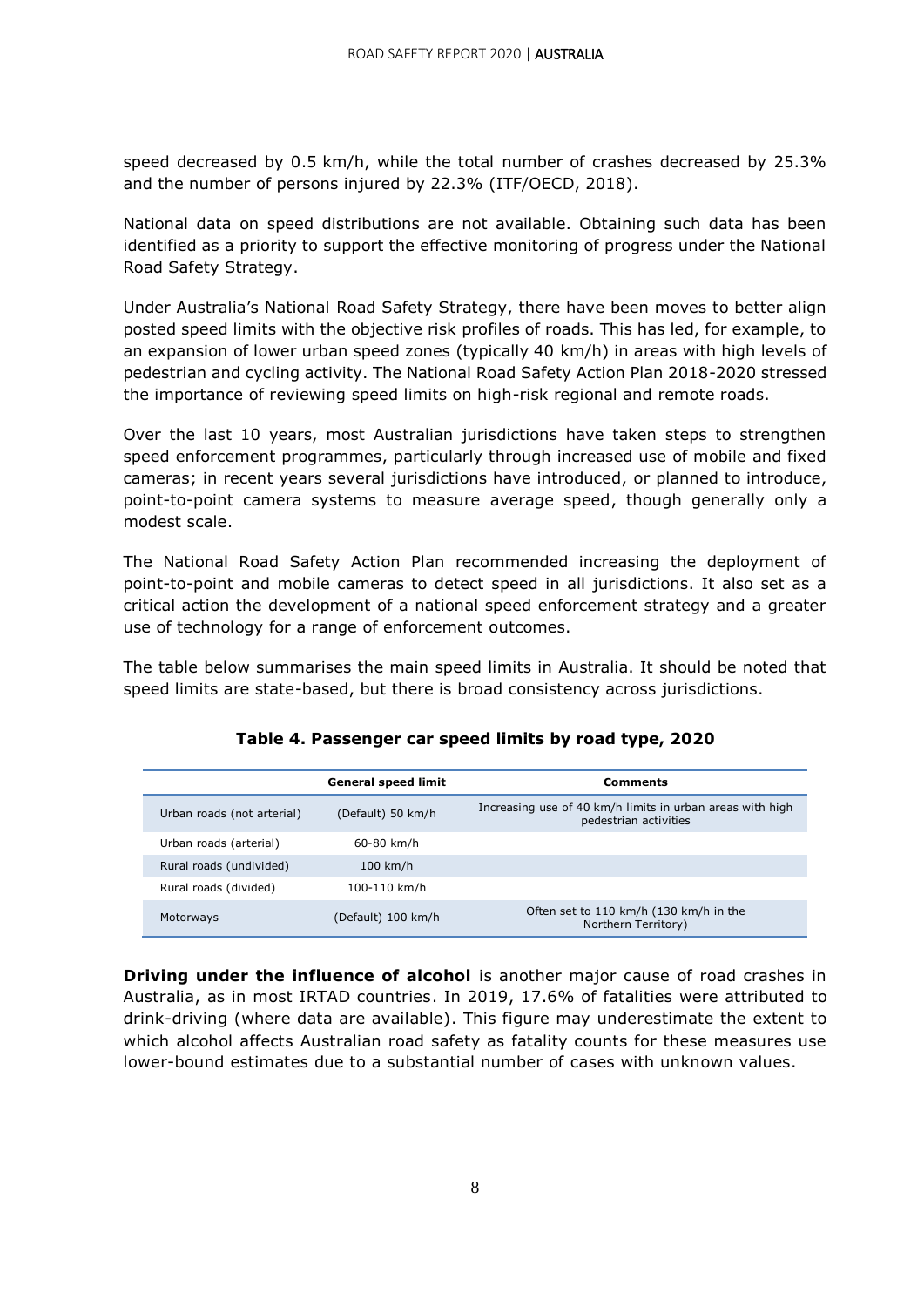In Australia, it is illegal to drive a motor vehicle with a blood alcohol content (BAC) of 0.5 g/l or higher. Lower BAC limits apply to truck, bus and taxi drivers (typically 0.2 g/l) and to novice drivers (0.0 g/l). To define drink-driving crashes, Australia uses the same definition as the one recommended by the European Union project SafetyNet: any crash in which any active participant has a BAC level above the legal limit.

All jurisdictions have had considerable success in reducing the contribution of alcohol to road trauma, largely attributable to the combination of intensive random breath-testing programmes and ongoing public education campaigns. While absolute numbers of alcohol-related fatalities have continued to decline over the past decade, the involvement of alcohol in fatalities remains significant (17.6% of fatalities in 2019).

All states and territories have mandatory alcohol interlock programmes for high range drink-drivers and repeat offenders, and continue to review and adjust these to improve their effectiveness in addressing drink-driving. They maintain highly visible random breath testing including car-based operations on the rural network, to complement larger operations elsewhere.

The confluence of **drug use and driving** is a concern in Australia. According to official statistics, in 2019, 106 persons (19.7% of road deaths where data were available) were killed in a crash when at least one of the drivers tested positive for drugs. It has been estimated that in 2016 the proportion of road deaths from crashes involving drugimpaired drivers or motorcycle riders increased 47% since 2012 in five jurisdictions.

As part of the National Road Safety Action Plan 2018-2020, Australia listed "increasing roadside drug testing significantly in all states and territories" as a Priority Action, and state and territory road authorities have been working together with police through a National Drug Driving Working Group to develop a national best practice approach to reducing drug driving. Individual jurisdictions are aiming for a 50% to 100% increase in roadside testing.

With increased reliance on, and use of, mobile phones and other devices, **distracted driving** is recognised as a concerning and potentially growing problem in Australia. However, there is no official definition as to what constitutes "distracted driving" for national statistical collection. Mobile phone use is of particular concern, with self-report surveys consistently finding that about 60% of drivers use a mobile phone while driving, and a significant minority of drivers admitting to reading (32%) or sending (18%) text messages. Data from naturalistic driving studies suggest that up to 22% of car crashes may involve distraction as a contributing factor (not specific to Australian cases) (CARRS-Q, 2017).

Across Australia, it is illegal to use a hand-held phone while driving. Learner and provisional licence holders in some jurisdictions are subject to further restrictions, including a total ban on phone use while driving. Breaches attract fines and licence demerit points. In recent years, state governments have undertaken promotional campaigns to warn of the dangers of distracted driving.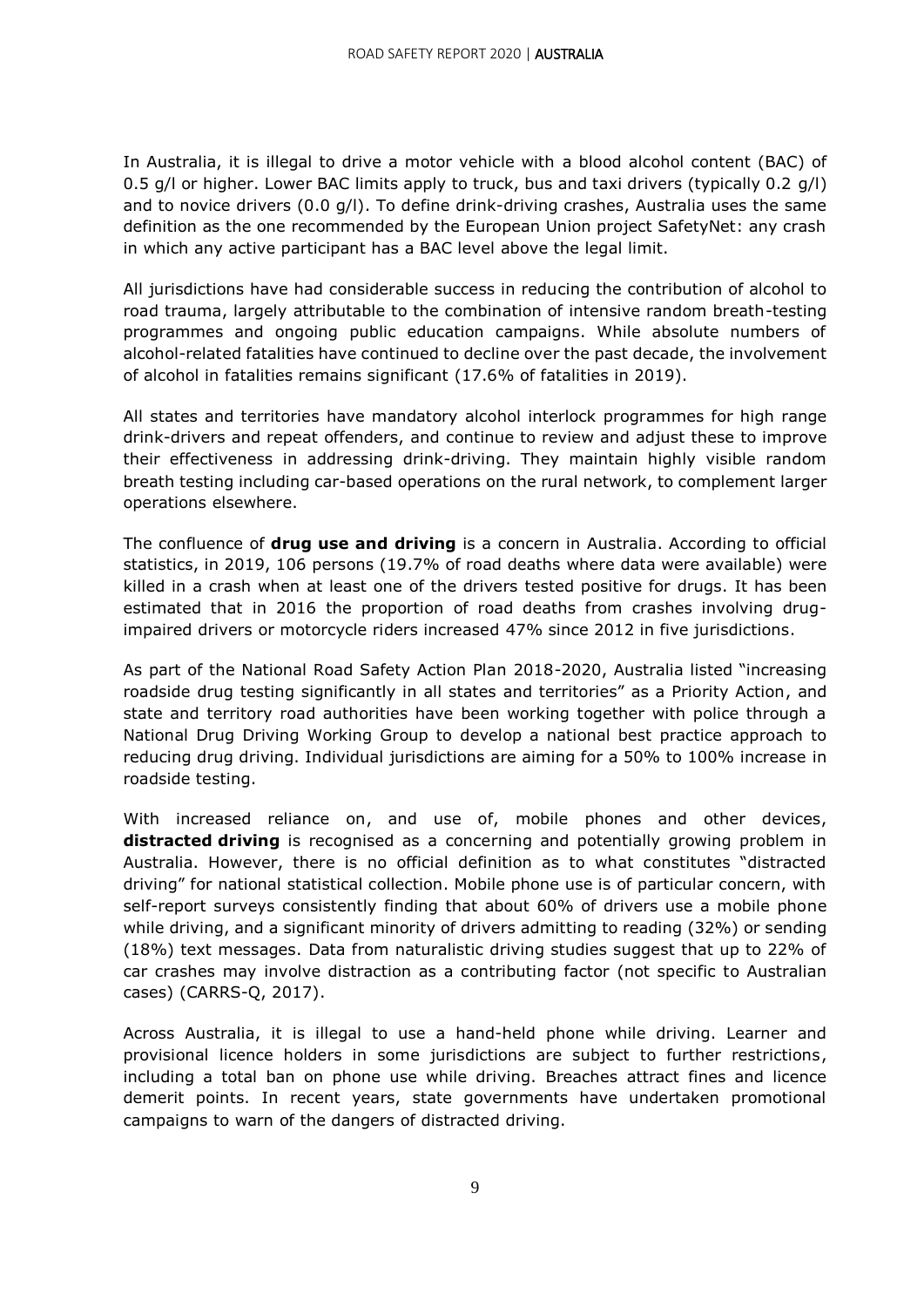There is no definitive measure for **fatigue** involvement in crashes. Approximately 20% of all fatal crashes in Victoria have been estimated to involve driver fatigue, while estimates in Queensland are that sleepiness contributes to 20-30% of all deaths and serious injuries on the road. Fatigue is four times more likely to contribute to impairment than drugs or alcohol.

**Seat-belt** use has been compulsory in Australia since the 1970s. In most states there are licence demerit point penalties as well as fines for unbelted drivers, and in some states demerit points apply to drivers with unbelted passengers (in addition to fines for unbelted adult passengers).

Children 7 years of age and under must be seated in a rear seat (if available) and be adequately restrained in an appropriate child restraint or booster seat, taking into account their weight and height.

Objective nationwide data on use rates are not available, but non-national observational surveys and self-report data from national surveys indicate that wearing rates for both front and rear-seat occupants are now in excess of 95%.

Despite generally high wearing rates, the rate of non-use among fatally injured vehicle occupants was 12% in 2019. Analysis indicates that this high figure is the result of a high crash involvement rate among those who do not wear belts, as well as the fact that they are more likely to be killed if involved in a crash.

|                                  | 2000      | 2016 | 2018 |
|----------------------------------|-----------|------|------|
| <b>Front seats</b>               |           |      |      |
| General (driver and passenger)   | 96        | 97   | 97   |
| Urban roads (driver)             | $\cdot$ . | 97   | 97   |
| Rural roads (driver)             | $\cdot$ . | 97   | 97   |
| <b>Rear seats</b>                |           |      |      |
| General                          | 89        | 95   | 95   |
| <b>Helmet</b>                    |           |      |      |
| Riders of motorised two-wheelers | $\cdot$ . | 99   | 99   |

#### **Table 5. Seat belt and helmet wearing rates Percentages**

Helmets are compulsory for motorcycle and moped riders and cyclists. Approximately 1 in 12 motorcyclists and 1 in 6 cyclists killed in road crashes were not wearing a helmet. There is no national data on general helmet use rates.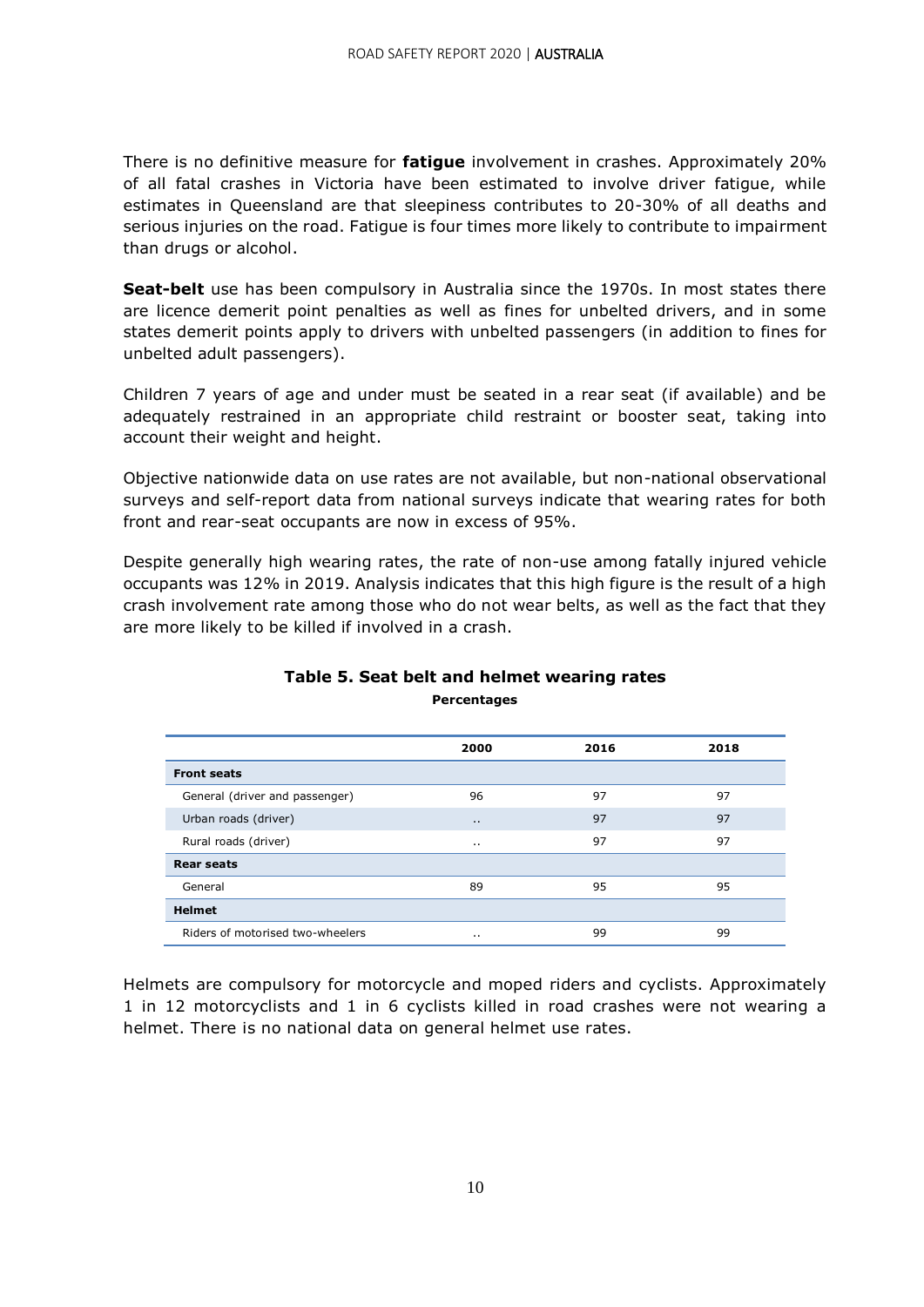#### **Road safety management and strategies**

There are several **factors of influence on Australia's road safety performance** as captured by the above indicators. The number of road deaths peaked in 1970 with 3 708 reported road fatalities. Since 1970, the number of road deaths has steadily decreased with some yearly fluctuations. Improvement was particularly marked in the early 1990s. More recently, the decrease in the number of fatalities has continued but at a much slower pace.

Key measures contributing to the reduction in the number of road deaths, particularly over the last decade, have been the implementation of intensive speed compliance measures, progressive introduction of graduated licencing restrictions, targeted safety investment in road infrastructure and continuous vehicle safety improvements.

In Australia's federal system, government **responsibilities for road safety** vary across jurisdictions. The Australian Government is responsible for regulating safety standards for new vehicles and for allocating infrastructure resources, including for safety, across the national highway and local road networks.

State and territory governments are responsible for funding, planning, designing and operating the road network; managing vehicle registration and driver licensing systems; and regulating and enforcing road user behaviour. Local governments have responsibilities for funding, planning, designing and operating the road networks in their local areas.

The Department of Infrastructure, Transport, Regional Development and Communications has a range of functions that support the Australian Government's role in road safety. These include administering vehicle safety standards for new vehicles, administering the National Black Spot Program and other road funding, administering the *keys2drive* programme, producing national road safety statistics, and co-ordinating the *National Road Safety Strategy 2011-2020*.

The Australian Government has established a new Office of Road Safety in the Department of Infrastructure, Transport, Regional Development and Communications. The Office of Road Safety commenced operations on 1 July 2019, delivering the Government's new and existing road safety programmes, engaging with road safety stakeholders, co-ordinating performance monitoring and reporting on the National Road Safety Strategy and leading the preparation of a new Strategy for 2021-2030.

The current National Road Safety Strategy (NRSS) 2011-2020 is an initiative of the former Transport and Infrastructure Council, comprised of Ministers responsible for transport and infrastructure issues from Australian Government, states, territories and New Zealand.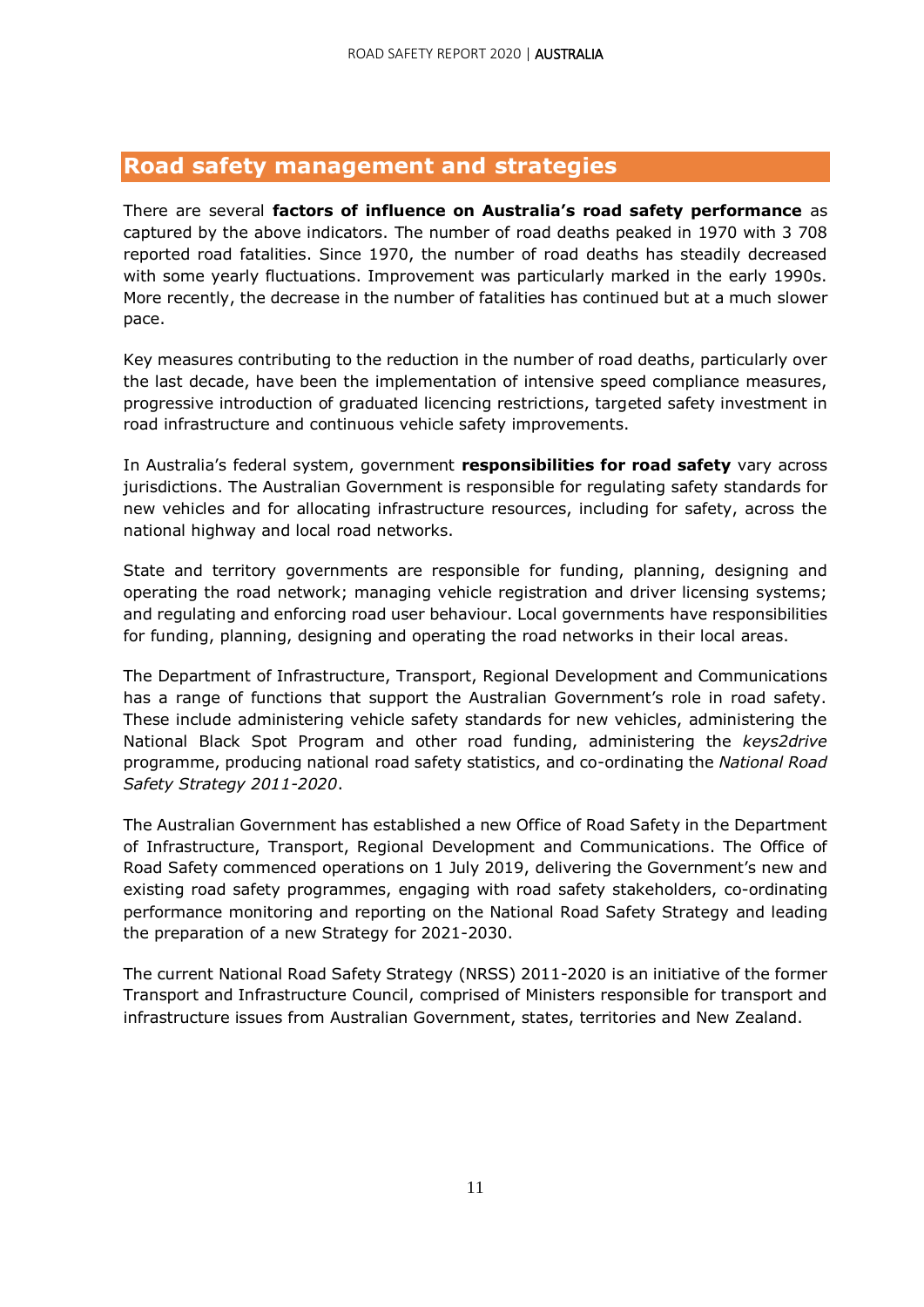State, territory and Federal transport Ministers established the first National Road Safety Strategy in 1992. The *Safe System* approach utilised by other OECD member countries was adopted during the period of the subsequent 2000-2010 National Road Safety Strategy, which had the aim of reducing the rate of road fatalities relative to population by 40% in the stated time period. An actual reduction in the road fatality rate of 34% was achieved over the period.

The current **National Road Safety Strategy 2011–2020** is based on Safe System principles and is framed by the guiding vision that no person should be killed or seriously injured on Australia's roads. As a step towards this long-term vision, the strategy presents a 10-year plan to reduce the annual number of both deaths and serious injuries on Australian roads by at least 30%.

In September 2018 the Australian Government received the results of an independent inquiry into the effectiveness of the NRSS, initiated in response to slower than expected progress in reducing road trauma, and it subsequently undertook a review of national road safety governance arrangements, working with all levels of government. More information about the inquiry and the review can be found at: *<https://www.roadsafety.gov.au/nrss>*.

The Governance review mapped out roles, responsibilities and accountabilities held across agencies and considered changes to improve Australia's road safety governance structure in order to support the effective design and delivery of interventions to deliver safe roads. The Government has now established the Office of Road Safety to deliver its road safety programmes and take a national leadership role in road safety. More information can be found at: *[https://www.officeofroadsafety.gov.au](https://www.officeofroadsafety.gov.au/)*.

The Office of Road Safety is leading the development of a new National Road Safety Strategy for 2021-2030 and a supporting five-year rolling National Road Safety Action Plan, which are expected to be endorsed by federal, state and territory Infrastructure and Transport Ministers in early 2021.

Ministers have previously agreed that the new Strategy will position Australia to achieve a vision zero target by 2050, meaning no person would be killed or seriously injured in a road crash. The new Strategy will focus on three key themes: Safe Roads, Safe Vehicles and Safe Road Use, with speed to be considered within each of these themes.

The primary measure of success for the current 2011-2020 strategy is determined by the actual reduction in the number of deaths and serious injuries from road crashes. Intermediate progress is assessed annually using the high-level outcome indicators established when the strategy commenced, as well as the Safety Performance Indicators (SPIs) that have been developed for detailed progress monitoring. These indicators include rate of road fatalities per population, per motor vehicle and per distance travelled. Development of additional SPIs and associated data collection arrangements will continue.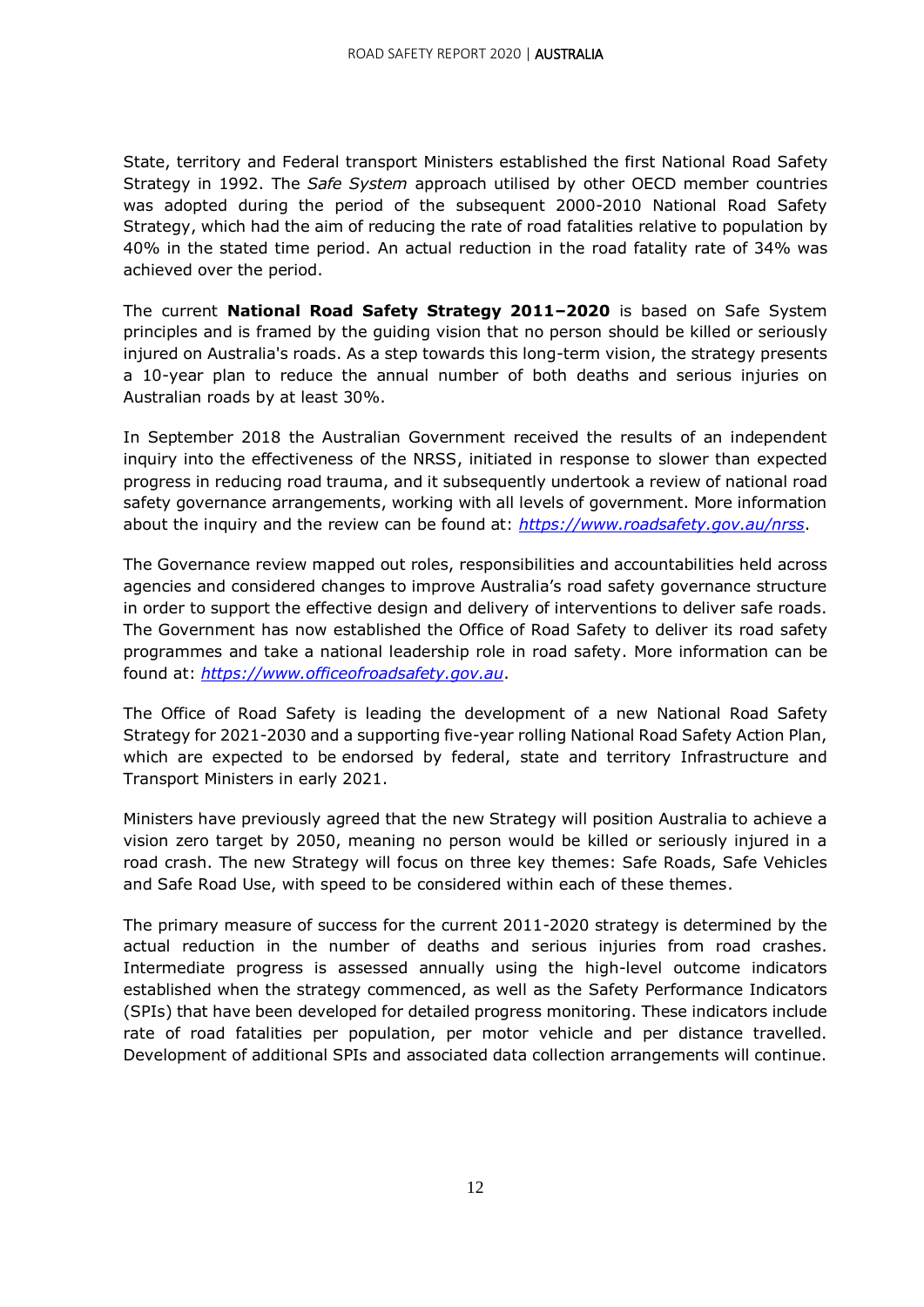

**Figure 7. Trends in road fatalities towards national target**

#### **Measures**

In Australia's federal system, all levels of government implement a range of measures to reduce deaths and serious injuries, within their specific areas of responsibility. The National Road Safety Action Plan 2018-2020 contains nine Priority Actions across the Safe System that all jurisdictions have agreed must be implemented and will assist to meet the NRSS targets for road trauma reduction. The Action Plan also identifies a series of Other Critical Actions representing either extensions of existing national efforts or supporting actions that are important to continue in addition to the key national priority list.

The nine Priority Actions for 2018–2020 are (*[https://www.roadsafety.gov.au/action](https://www.roadsafety.gov.au/action-plan/files/National_Road_Safety_Action_Plan_2018_2020.pdf)[plan/files/National\\_Road\\_Safety\\_Action\\_Plan\\_2018\\_2020.pdf](https://www.roadsafety.gov.au/action-plan/files/National_Road_Safety_Action_Plan_2018_2020.pdf)*):

- 1. Review speed limits on high-risk regional and remote roads, in consultation with the community.
- 2. Target infrastructure funding towards safety-focused initiatives to reduce trauma on regional roads.
- 3. Implement safety treatments to reduce trauma from crashes at urban intersections.
- 4. Increase deployment of Autonomous Emergency Braking (AEB) in both heavy and light vehicles.
- 5. Increase roadside drug testing significantly in all states and territories.
- 6. Reduce speed limits to 40 km/h or lower in pedestrian and cyclist places.
- 7. Increase deployment of point-to-point and mobile cameras to achieve safe travel on Australia's road network.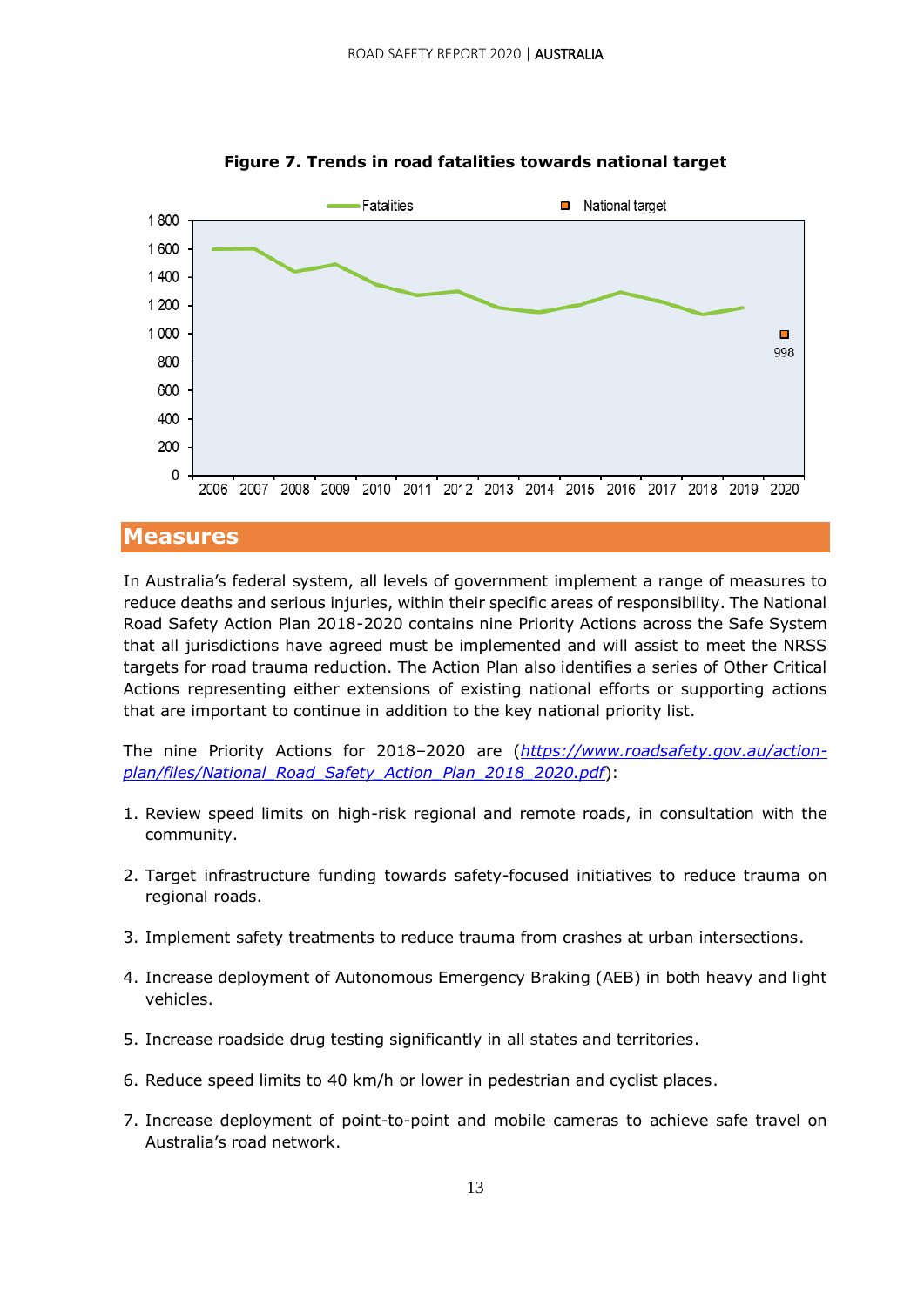- 8. Improve heavy vehicle safety through improvements to licensing arrangements and fatigue laws.
- 9. Increase the market uptake of safer new and used vehicles and emerging vehicle technologies with high safety benefits.

#### **Definitions, methodology, data collection**

Key definitions:

- Road fatality: a person who died immediately or within 30 days of a crash.
- Seriously/slightly injured: Australia does not have systems in place to reliably measure national indicators of injuries from road crashes, in part due to jurisdictional differences in injury definitions and reporting arrangements.
- The current agreed definition of a serious injury for national reporting is confirmed admitted to hospital, irrespective of length of stay or medical severity rating.

A national pilot project undertaken to link hospital and crash datasets successfully completed in April 2019, with a second stage underway to extend linkage to all jurisdictions and produce historical linked series. This second stage will provide baseline data for the next National Road Safety Strategy and inform future consideration of a national definition of what constitutes a serious injury. Following completion of this second stage in mid-2021, the establishment of an ongoing monitoring process may then become possible.

In Australia, crash data are collected and validated by the police and transport agencies in each of the eight states and territories.

A national crash database of casualty crashes, managed by the federal Department of Infrastructure, Transport, Regional Development and Communications, is used for reporting against the National Road Safety Strategy 2011-2020 fatality targets. This database is the source of the fatality data included in this report. It is not possible to use this database for national reporting of injury road crash data as there are substantial differences in the injury definitions adopted by the Australian states and territories.

#### **Resources**

#### **Recent research**

Australian cycling safety: *[https://bitre.gov.au/publications/2015/is\\_071.aspx.](https://bitre.gov.au/publications/2015/is_071.aspx)*

Austroads manages an ongoing programme of nationally co-ordinated road safety research work: *[https://austroads.com.au/projects.](https://austroads.com.au/projects)*

#### Motorcycling safety:

*[https://bitre.gov.au/publications/2017/files/IS89%20Motorcycling%20Safety\\_rev.pdf.](https://bitre.gov.au/publications/2017/files/IS89%20Motorcycling%20Safety_rev.pdf)*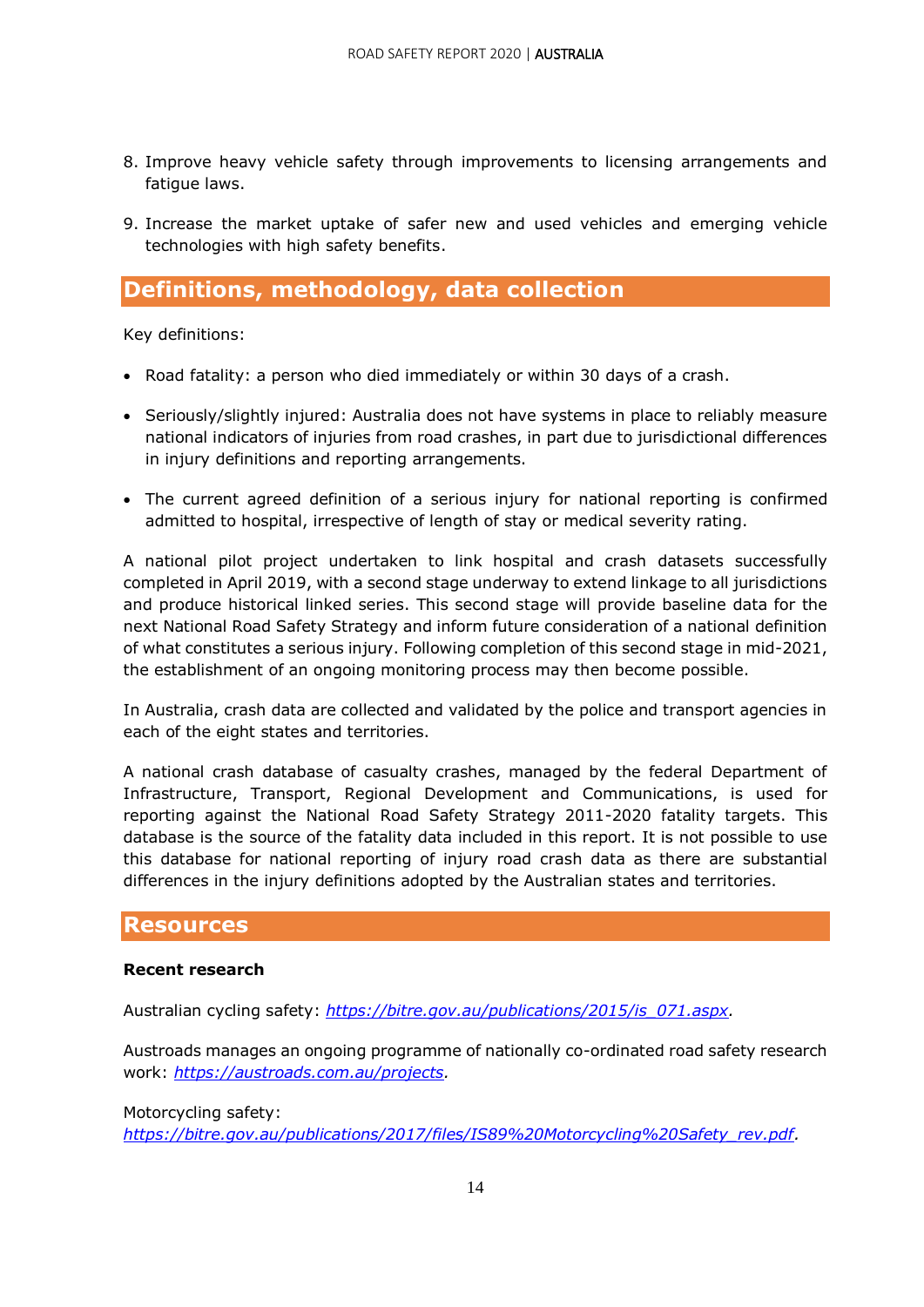#### **Websites**

Department of Infrastructure, Transport, Regional Development and Communications: *[https://infrastructure.gov.au/roads/safety/.](https://infrastructure.gov.au/roads/safety/)*

Office of Road Safety: *[https://officeofroadsafety.gov.au.](https://officeofroadsafety.gov.au/)*

Bureau of Infrastructure, Transport and Regional Economics: *[https://bitre.gov.au/.](https://bitre.gov.au/)*

Road safety statistics: *[https://bitre.gov.au/statistics/safety/.](https://bitre.gov.au/statistics/safety/)*

National Road Safety Strategy 2011-2020:<https://www.roadsafety.gov.au/nrss/>*.*

National Road Safety Action Plan 2018-2020: [https://www.roadsafety.gov.au/action](https://www.roadsafety.gov.au/action-plan/2018-2020/)[plan/2018-2020/](https://www.roadsafety.gov.au/action-plan/2018-2020/)*.*

Road safety performance: *[http://roadsafety.gov.au/performance/.](http://roadsafety.gov.au/performance/)*

2018 Inquiry into the National Road Safety Strategy: <https://www.roadsafety.gov.au/nrss/inquiry.aspx>*.*

2019 Review into National Road Safety Governance Arrangements: <https://www.roadsafety.gov.au/nrss/2019-governance-review.aspx>*.*

Austroads: *[http://www.austroads.com.au/.](http://www.austroads.com.au/)*

ARRB (Australian Road Research Board): *[https://www.arrb.com.au/.](https://www.arrb.com.au/)*

Monash University Accident Research Centre: *[https://www.monash.edu/muarc/research/research-areas/transport-safety.](https://www.monash.edu/muarc/research/research-areas/transport-safety)*

#### **References**

BITRE (2010), *Cost of Road Crashes in Australia 2006*, Research Report 188, Department of Infrastructure, Transport, Regional Development and Local Government, Canberra, *[https://bitre.gov.au/publications/2010/files/report\\_118.pdf.](https://bitre.gov.au/publications/2010/files/report_118.pdf)*

BITRE (2014), *Impact of Road Trauma and Measures to Improve Outcomes*, Research Report 140, Department of Infrastructure, Transport, Regional Development and Local Government, Canberra, *[https://bitre.gov.au/publications/2014/files/report\\_140.pdf.](https://bitre.gov.au/publications/2014/files/report_140.pdf)*

CARRS-Q (2017), *Mobile phone use and distraction,* Centre for Accident Research and Road Safety – Queensland, *[https://research.qut.edu.au/carrsq/wp-content/uploads/sites/45/2017/12/Mobile-phone](https://research.qut.edu.au/carrsq/wp-content/uploads/sites/45/2017/12/Mobile-phone-distraction-email.pdf)[distraction-email.pdf.](https://research.qut.edu.au/carrsq/wp-content/uploads/sites/45/2017/12/Mobile-phone-distraction-email.pdf)*

ITF/OECD (2018), *Speed and crash risk*, Research Report, *[https://www.itf](https://www.itf-oecd.org/sites/default/files/docs/speed-crash-risk.pdf)[oecd.org/sites/default/files/docs/speed-crash-risk.pdf.](https://www.itf-oecd.org/sites/default/files/docs/speed-crash-risk.pdf)*